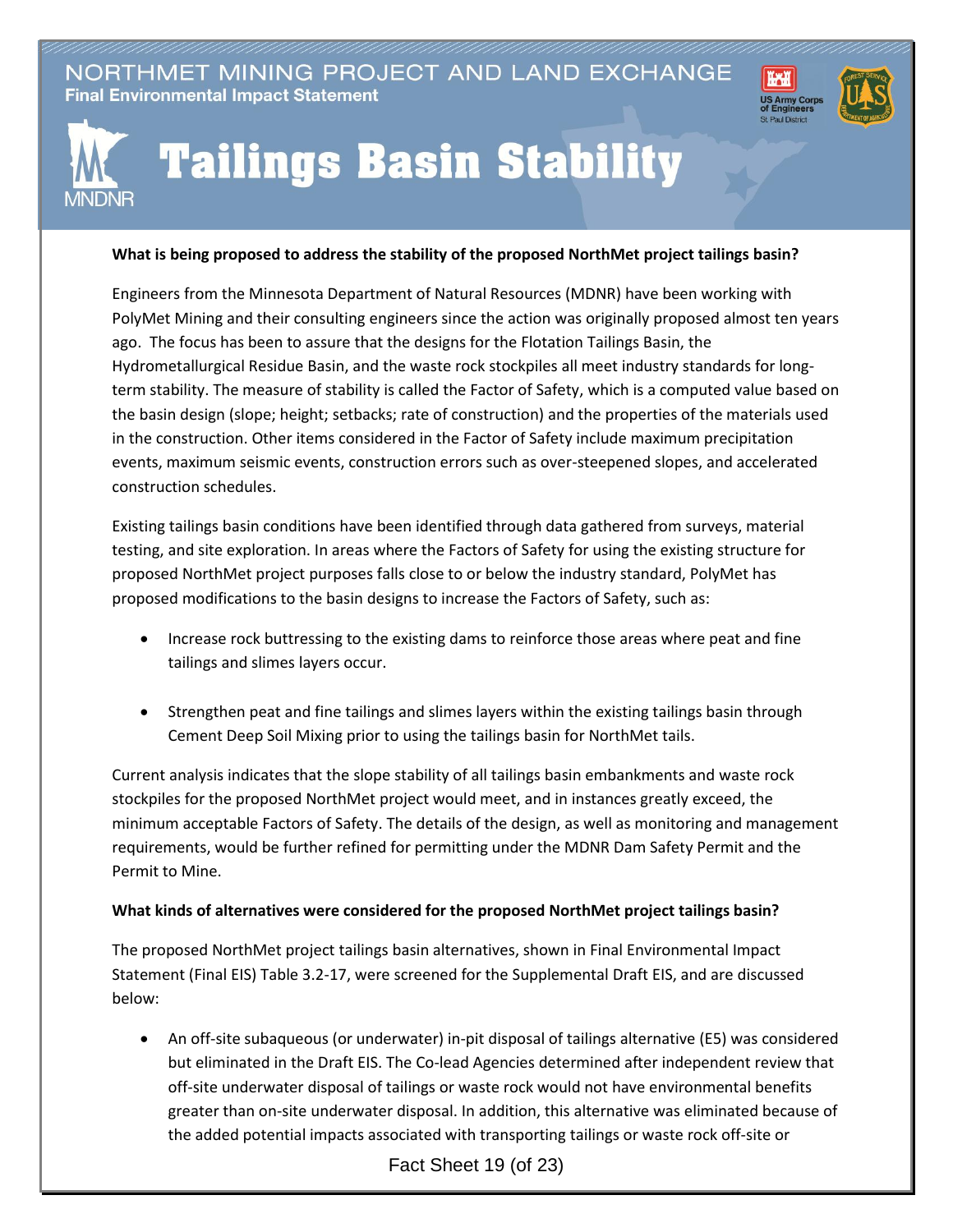because off-site locations were insufficient in storage capacity or unavailable due to access rights.

- Thickened tailings (paste tailings) alternative (TB-1) was considered but eliminated in the Draft EIS, reconsidered post-Draft EIS, and determined not to offer significant environmental benefits when compared to the proposed NorthMet project.
- An alternative involving co-disposal of waste rock and tailings in a lined tailings basin (E14) was considered but eliminated in the Draft EIS because it was not technically feasible and its economic feasibility was uncertain.
- Several different tailings basin closure alternatives were reconsidered but eliminated during the Supplemental Draft EIS process. These tailings basin closure alternatives did not afford significant environmental benefits when compared to the enhanced engineering controls, specifically seepage collection and reverse osmosis mechanical water treatment, built into the proposed NorthMet project.
- A dry cap alternative was considered; however, under the existing model design, seepage from the basin was predicted to result in higher constituent concentrations.

## **Have the Co-lead Agencies considered what happened at Mount Polley?**

Yes. After the close of the comment period on the Supplemental Draft EIS, but prior to publication of the Final EIS, an Independent Expert Engineering Investigation and Review panel issued a Report on the Mount Polley Tailings Storage Facility Breach (January 2015). Co-lead Agency geotechnical staff reviewed this report as part of developing the Final EIS. Although a direct comparison of Mount Polley and the PolyMet proposal is difficult because the basin designs are very different, the PolyMet tailings basin would be constructed to a significantly higher engineering and construction standard than what was used at Mount Polley.

Even though a direct comparison of Mount Polley and the PolyMet proposal is difficult, a direct comparison can be made using Factor of Safety. In the case of Mount Polley, the regulating unit of government required a Factors of Safety similar to industry standards be used at the end of project construction and in closure, but allowed for a lower Factor of Safety to be used during actual construction and basin operations.

The Mount Polley basin design called for a rock buttress to be placed against the perimeter embankment to strengthen that embankment so as to meet the required Factor of Safety. However, the rock buttress was not constructed and the Factor of Safety for the perimeter embankment fell below the already approved low standard. Approximately two months prior to dam failure, the basin, which lacked the ability to store large precipitation events, was overtopped by water resulting in the saturation and further weakening of the perimeter embankment soils. The ultimate cause of the Mount Polley Dam Failure was determined to be an unknown clay layer below the embankment, but the independent reviewers noted that if the dam had been built to the approved Factor of Safety, and the rock buttress constructed as designed, the dam would not have failed.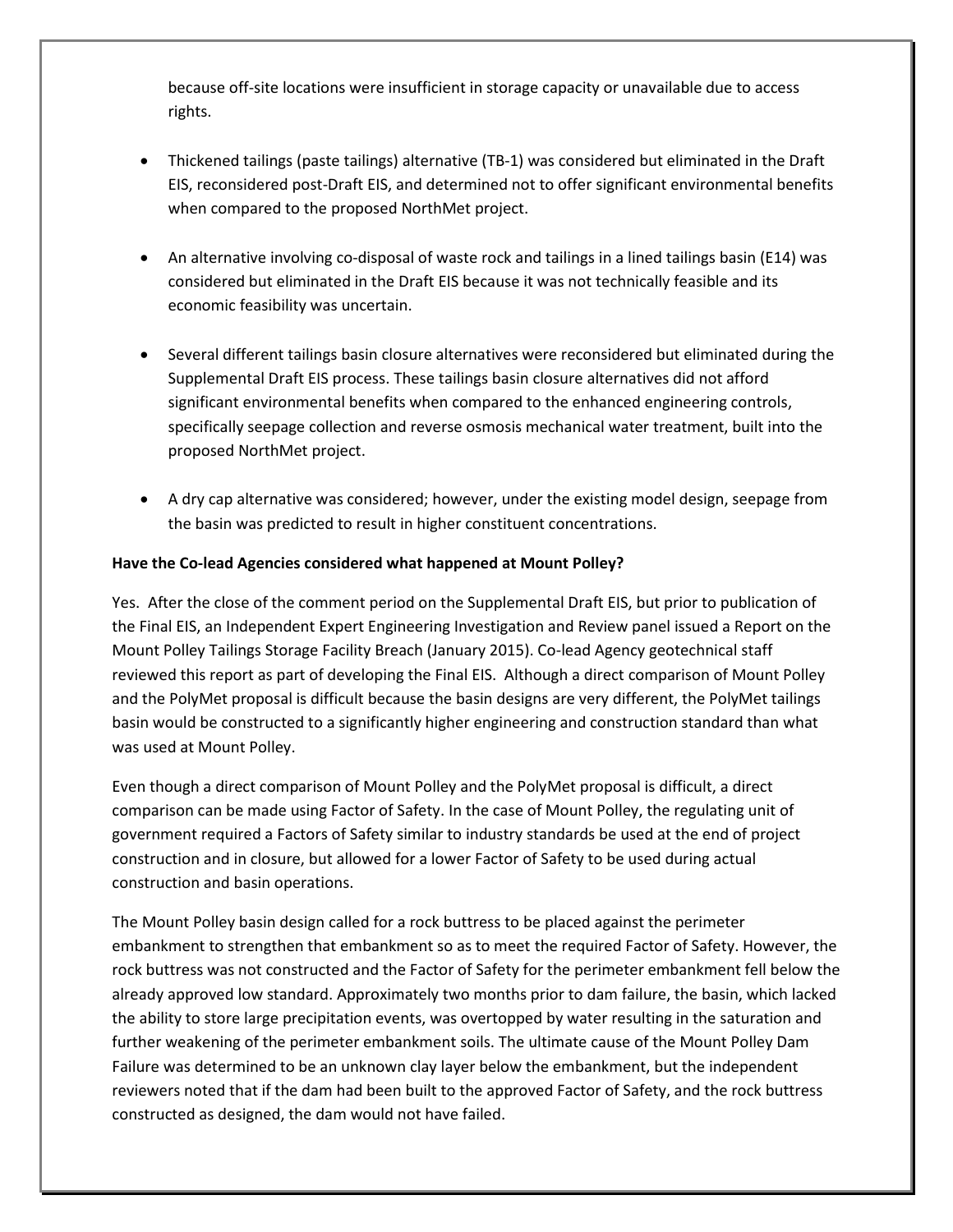The 2015 Mount Polley report contained general recommendations that can be considered to reduce the risk of tailings dam failures. Environmental review of the proposed NorthMet project considered design and siting features similar to the recommendations in that report. The specific use of dry stacking technology would increase tailings basin stability. But when other site specific and environmental factors are considered, this alternative technology does not have significant environmental benefits over the proposed NorthMet project. Other factors considered included:

- Industry standard for dry stacking includes the use of a basin liner. Construction of a basin liner on the existing tailings basin has been evaluated and determined not to be feasible.
- Use of dry stack technology would require a new tailings basin to be constructed in a different location as a lined dry stack basin. A separate dry stack tailings basin would increase footprint effects of the proposed NorthMet project.
- The proposed NorthMet project addresses legacy water quality issues of the existing tailings basin while making use of the brownfield site for tailings disposal. A separate dry stack tailings basin would not address existing tailings basin legacy issues.

Finally, site specific information and design features are essential to understanding geotechnical stability of any tailings basin. The Co-lead Agencies are confident in the site specific data that has been collected for the proposed NorthMet project and that was used to model geotechnical stability. The design of the proposed NorthMet project tailings basin is sufficiently different from the Mount Polley tailings storage facility (i.e. shallower slopes; use of buttressing; incorporation of cement deep soil mixing technology) that a direct comparison cannot be made.

**For more information about tailings basin stability in the Final EIS for the NorthMet Mining Project and Land Exchange, see Section 5.2.14.2.2. For more specific details on the design and stability modeling please see Geotechnical Data Package, Volume 1 (Tailings Basin) (cited in the Final EIS as PolyMet 2015l). The Flotation Tailings Management Plan (cited in the Final EIS as PolyMet 2015n) contains details of monitoring and management for the Tailings Basin. Also, refer to additional Fact Sheets about the NorthMet Mining Project and Land Exchange Final EIS:**

- **1. Project and Land Exchange Overview**
- **2. What is the Environmental Review Process?**
- **3. What's Changed since the Draft EIS?**
- **4. What's Changed since the Supplemental Draft EIS?**
- **5. Supplemental Draft EIS Comment Response Process**
- **6. Effective Commenting on the Final EIS**
- **7. A Guide to the Final EIS Document**
- **8. Air Quality**
- **9. Water Quantity**
- **10. Wetlands**
- **11. Water Quality**
- **12. Wild Rice**
- **13. Mercury**